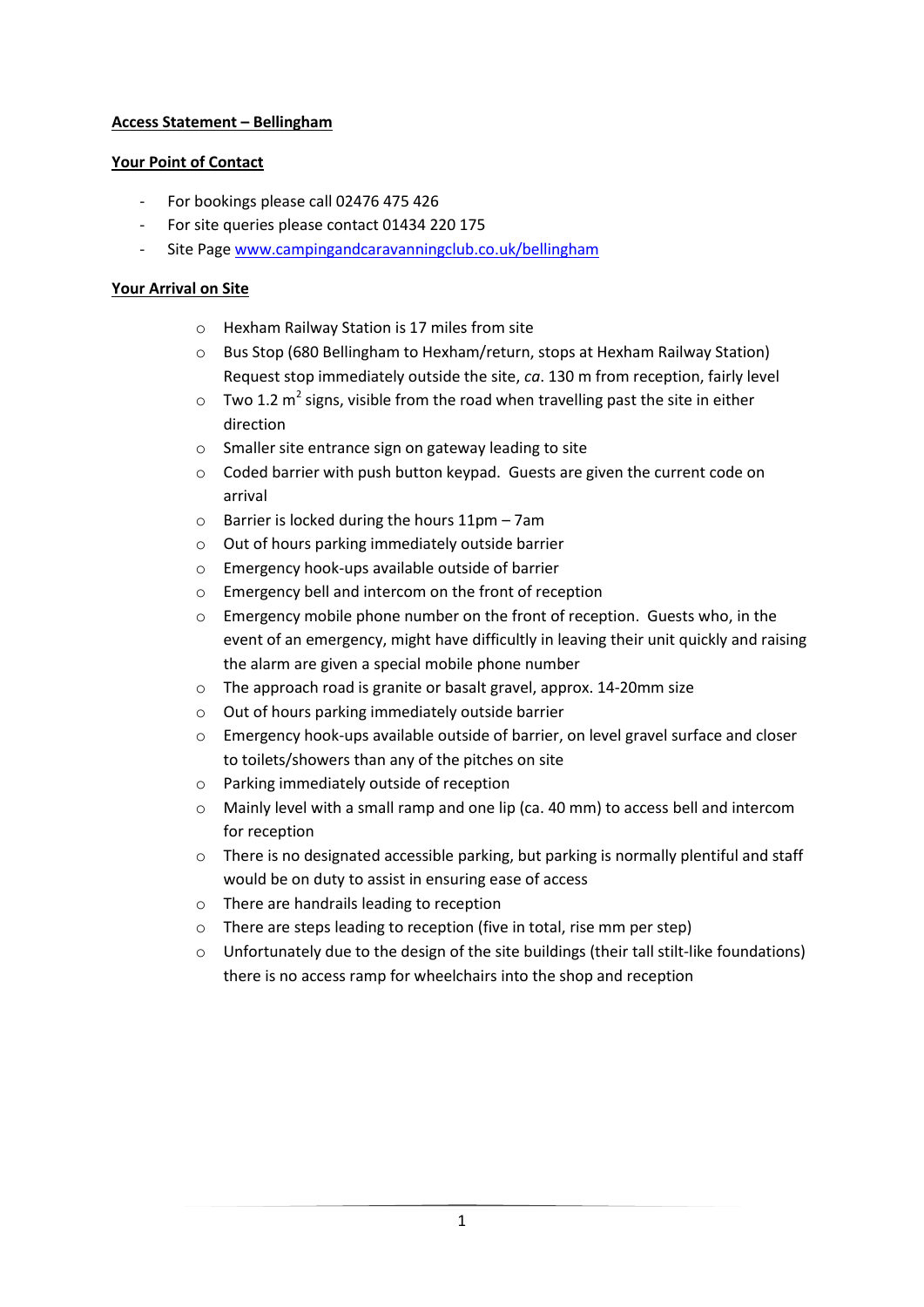# **Your Check in**

- o The reception is well signed
- o Shop/Reception is open 8:30am 5:30pm
- o When closed, there is an emergency bell and intercom on the front of reception
- o Emergency mobile phone number on the front of reception. Guests who, in the event of an emergency, might have difficultly in leaving their unit quickly and raising the alarm are given a special mobile phone number
- o Access to reception is not level
- o Access may be difficult for wheelchair/buggy/prams
- o Once inside there is a clear floor area

#### **Your Pitch**

- o There are pitches available where cars can be parked next to units
- o There are hardstanding pitches close to the accessible facility
- o The surface is gravel (14-20 mm size), generally well compacted
- o There are level pitches close to facility blocks
- o Hardstanding pitches Closest to Facilities all level, distance based on exact route taken not "as crow flies"
- o 2 HWE (no awning) pitches 60m on path from facilities (slightly shorter if possible to use grass slope)
- o 5 HWE pitches between 70-90m on path from facilities
- o Grass pitches Closest to Facilities all level
- o 1 GWE pitch 65m from facilities (3m over grass, remainder on gravel)
- o 2 GWE pitches 75m from facilities (3m over grass, remainder on gravel)

#### **Your Facilities**

- o There is a clear, well maintained path leading to the facilities, but access from pitches is over gravel
- $\circ$  2 steps or a short ramp lead to main facilities ladies, gentlemen, and wet room 1
- o Main ladies toilets and showers have an additional step from foyer
- o Some steps, very shallow ramp to additional toilets and wet room 2
- o Short ramp as an alternative to steps leading to foyer to the facility block
- o Access to the facility block, via a slightly sloping path and then either short ramp or two steps leading to foyer
- $\circ$  There is a semi ambulant cubicle in the main block
- $\circ$  Taps are mainly push button but with one in each male/female shower/toilets has a lever top
- o All showers have stools but these are not fixed
- o Both wet rooms have securely wall mounted shower seats
- o Taps are push button except wet rooms which use dials
- o All showers have steps, except for wet rooms
- o The facility block is lit at night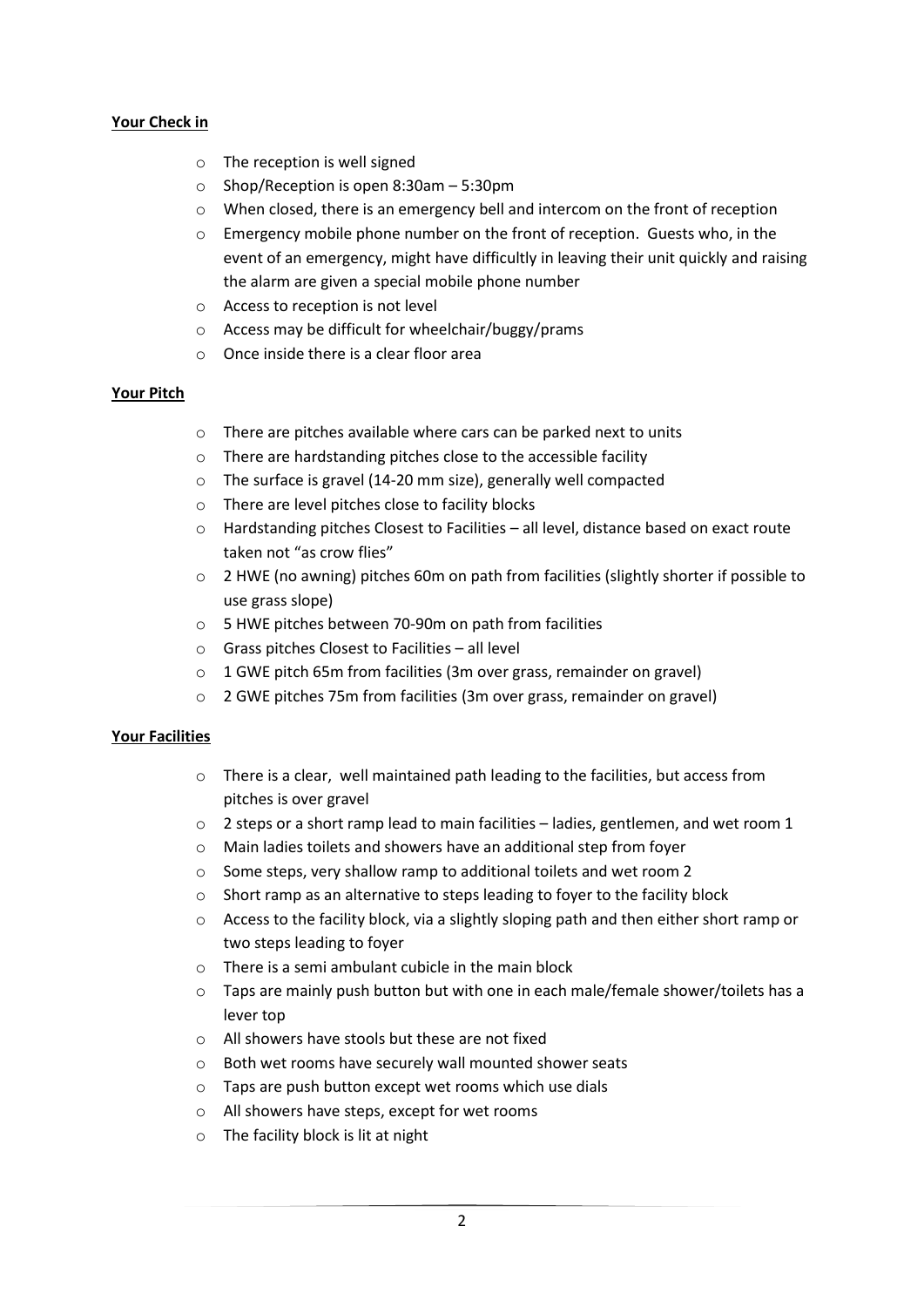## **Your Accessible Facilities**

- o There is a slightly sloping path over gravel and then concrete slabs (wet room 1) or pavers (wet room 2) leading to the accessible facilities
- o There are handrails leading to the room
- o Access is level
- o The toilet had handrails
- o The toilet has a larger flush handle
- o There is transfer space both sides of the toilet
- o The washbasin cannot be reached from the toilet
- o Washbasin taps are lever operated
- o There is a hand dryer
- o There is a mirror, but it's not full length
- o There shower has handrails
- o The shower is dial operated
- o The shower is open access
- o The shower is height adjustable
- o The floor is non-slip
- o There is no hair dryer
- o There is an emergency chord and it can be reached from the floor
- o The alarm can be heard from reception but not from the team pitches

# **Your Laundry and Food Preparation Areas**

- o Access is good and level, except for a high door threshold
- o Access is over a concrete paved path
- o The taps are lever top
- o There is a top loading washing machine
- o At least one of the washing machines be loaded from the floor
- o The tumble driers are front loading, they are floor level
- o There is no iron
- o There are indoor washing up facilities
- o The sinks are lever topped
- o There is no outdoor drying area
- o A drying room is available, with straightforward level access